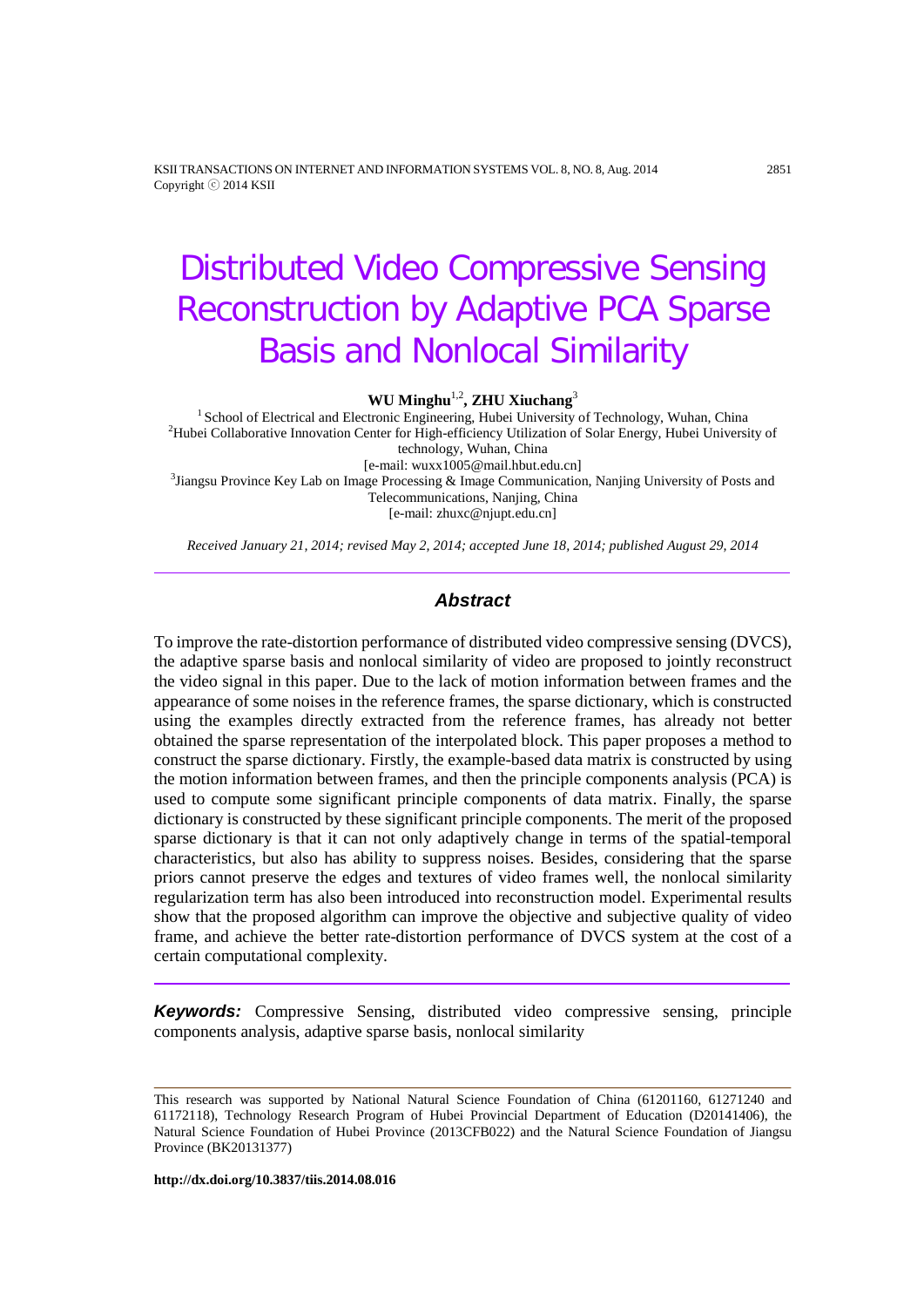## **1. Introduction**

**T**he basic idea of Compressive Sensing (CS) is to sample the signal by the way of direct dimensionality reduction while compressing the signal and then recover the original signal by exploiting the sparse prior of signal. Due to its ability to sample signal at the sub-Nyquist rate, the theory of CS has been widely applied into the various fields of image and video processing [1],[2]. The measurement approach of CS is realized by the linear inner-product and thus it has a low computational complexity, however, it requires the high computational costs to non-linearly reconstruct signal. This feature of light coding and heavy decoding makes CS theory easily be combined into the Distributed Video Coding (DVC) [3], which produces a new video compression technology -- Distributed Video Compressive Sensing (DVCS) [4]-[6].

In the DVCS system, the primary problem is the requirement of the huge memory burden in CS measurement. Currently there are two schemes to effectively resolve this problem. The first method is to use the Structurally Radom Matrices (SRMs) [7],[8] to achieve the measurement data. The SRMs use the fast orthogonal transformation to realize CS measurement, and thus avoid to construct the measurement matrix requiring lots of memory. The another method is to perform CS measurement by the Block Compressed Sensing (BCS) [9]. This approach can not only realize a low-memory CS measurement but also measure and transmit the video block one by one, and therefore it is very appropriate for the real-time applications and widely used in various DVCS systems [10]-[11]. The DVCS firstly divides the video stream into the key frames and non-key frames. The key frame can realize codec by either the traditional video coding technology (e.g., H.264) or measuring video frame at a higher measurement rate and using still-image CS reconstruction algorithm  $[12]$ -[14] to recover the original video frame. Due to the low measurement rate of non-key frames, its reconstruction requires to combine intra and inter frame correlation. Ref. [5] uses the previous and following frames to interpolate the Side Information (SI) of non-key frame by motion compensation and then regards the SI as the initial solution of GPSR algorithm [15] to construct the final interpolated frame. Ref. [6] uses the temporal-neighboring blocks to construct the sparse dictionary of each interpolated block in the non-key frame and then performs the appropriate minimum  $l_1$ -norm algorithm to predict the SI, and finally reconstructs the residual frame between the SI and original frame by using the still-image CS reconstruction algorithm. Ref. [16] firstly uses CS reconstruction algorithm to independently perform intra-frame recovery and then utilizes the previous and following frames to predict the SI by motion estimation and motion compensation, and finally recovers the residual. Ref. [17] uses the Multiple Hypotheses (MH) concept in the traditional video coding to construct the candidate set of each interpolated block, and then replaces the sparse regularization item in the way of  $l_1$ -norm with the Tikhonov regularization item in the way of  $l_2$ -norm to predict the SI of non-key frame, and this method can effectively improve the predictive precision and reconstruction speed.

Although the above methods can obtain the better reconstructed quality of non-key frame, there are still the two defects: (a) the sparse dictionary cannot adaptively change in terms of the reconstructed quality of reference frame and remove the noise; (b) they only use the sparse prior and overlook the other prior knowledge of video frame. Aim to the first defect, an adaptive construction of sparse dictionary is proposed in this paper. Firstly, it uses the motion information between frames to find the best-matching block in reference frames of each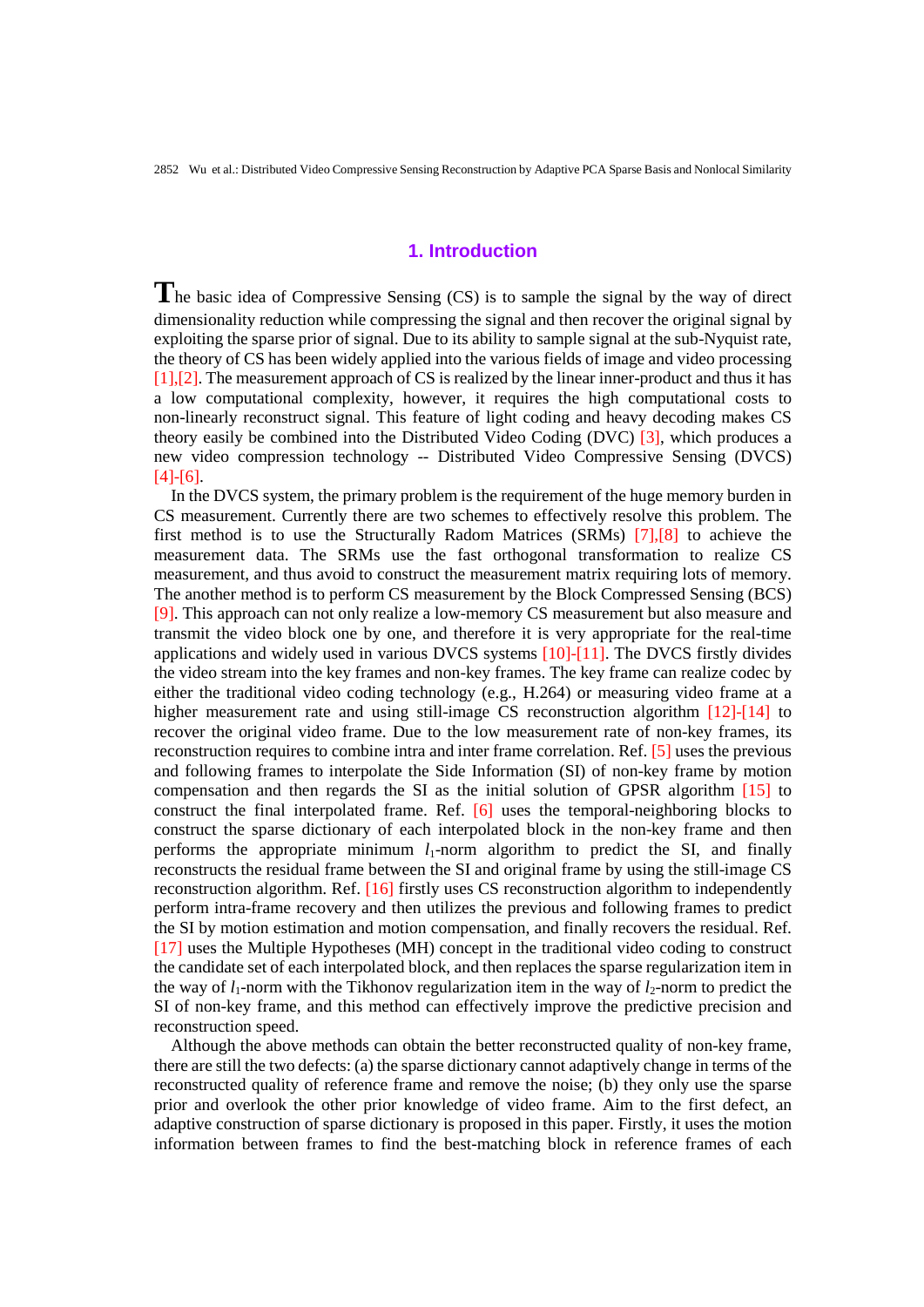interpolated block and extracts its temporal-neighboring blocks to produce the data matrix. Due to the noises existing in the reference frames, the Principle Components Analysis (PCA) is then used to compute the significant principle components, and finally these significant principle components are used to construct the sparse dictionary. The PCA-based sparse dictionary has a big correlation with the interpolated block, and therefore it can exploit the sparse property of non-key frame to improve the accuracy of reconstruction. For the second defect, this paper uses the Non-local Similarity (NL) of video frame to model the regularization item and combines the sparse prior knowledge to generate the joint CS reconstruction model, and finally an appropriate reconstruction algorithm is designed to solve the joint model. Since the NL is help for preserving edge details and suppressing noises, the proposed joint model can improve the performance of CS reconstruction algorithm. Experimental results show that the proposed joint reconstruction algorithm can effectively improve the rate-distortion performance of DVCS system and achieve the better objective and subjective quality of reconstructed non-key frame.

#### **2. Framework of Proposed DVCS System**

The framework of proposed DVCS system is shown in **Fig. 1**. The original video stream is firstly divided into key frames and non-key frames, and they are measured by the BCS proposed by Ref. [9]. An  $I_c \times I_r$  video frame  $x_t$  with  $N = I_c \times I_r$  pixels in total is divided into *L* small blocks with size of  $B \times B$ . Let  $x_{t,n}$  represents the vectorized signal of the *n*-th block though raster scanning, and each block  $x_{t,n}$  is measured by using the same Gaussian random measurement matrix  $\Phi_B$ , and the corresponding output CS vector  $y_{tn}$  with the length  $M_B$  can be obtained. The above process can be described as

$$
\mathbf{y}_{t,n} = \boldsymbol{\Phi}_{\mathbf{B}} \cdot \mathbf{x}_{t,n}, \; n = 1, 2, \cdots, L. \tag{1}
$$

The measurement rate is defined as  $S = M_B/B^2$ . When the non-key frame is reconstructed jointly, the reconstruction quality of previous and following frame can affect seriously the performance of joint reconstruction model. Therefore, the measurement rate  $S_K$  of key frame should be higher than the measurement rate  $S_{NK}$  of non-key frame. The high measurement rate of key frame guarantees also the better reconstruction quality by only using the still-image CS reconstruction algorithm to independently reconstruct key frame, and therefore the key frame is also called as I frame.



**Fig. 1.** Framework of proposed DVCS system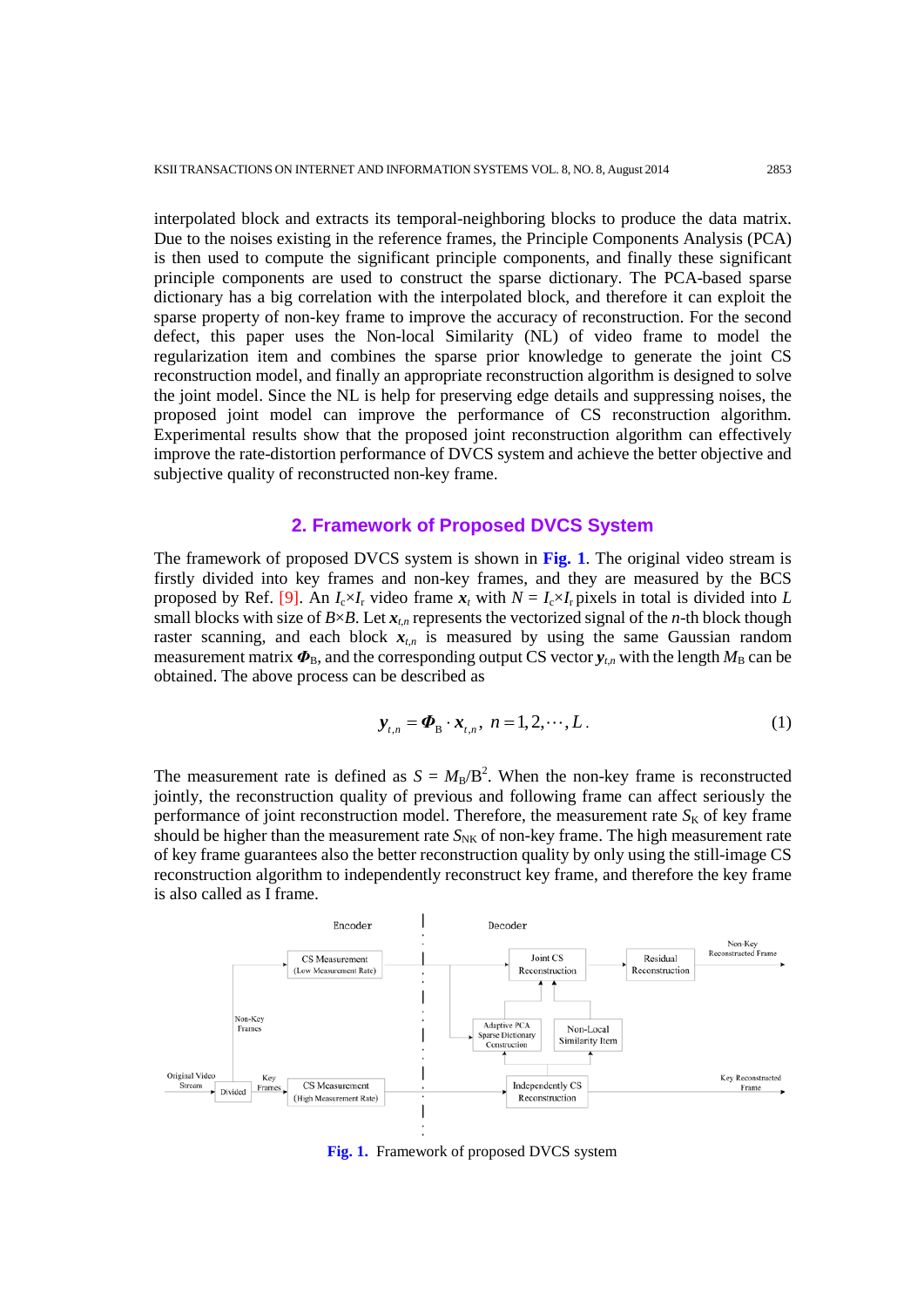Since the non-key frame is measured at a low measurement rate, the sufficient employment of inter-frames and spatial correlation can just guarantee the high quality of reconstructed non-key frame. If the previous key frame is only used, then the current non-key frame is called as P frame. If the previous and following frame are both used, then the current non-key frame is called as B frame. The adaptive PCA sparse dictionary and non-local similarity can be generated by using the neighboring reference frames and the current non-key frame, and then they are used to construct joint reconstruction model, and then the corresponding algorithm is performed to solve the SI  $x_{\rm SI}$  of current non-key frame. To further improve the reconstruction quality of non-key frame, the residual between SI and original frame is reconstructed , and the steps are described as follows,

Step 1) Initialization:  $x_t^{(0)} = x_{\text{SI}}$ , the initial iteration *k* is set to 0, the maximum number iterations *maxiter* is set to 5.

Step 2) The CS measurement of residual between SI and original frame can be calculated as

$$
\mathbf{y}_{r,n} = \mathbf{y}_{t,n} - \mathbf{\Phi}_{\text{B}} \cdot \mathbf{x}_{t,n}^{(k)} = \mathbf{\Phi}_{\text{B}} (\mathbf{x}_{t,n} - \mathbf{x}_{t,n}^{(k)}) = \mathbf{\Phi}_{\text{B}} \mathbf{r}_{t,n}^{(k)}, \ n = 1, 2, \cdots, L. \tag{2}
$$

Step 3) The residual frame  $r_{t,n}^{(k)}$  is computed by using BCS-SPL-DCT algorithm proposed by Ref. [13], and the  $k+1$  iteration solution  $x_t^{(k+1)}$  can be get as follows,

$$
\mathbf{x}_{t}^{(k+1)} = \mathbf{x}_{t}^{(k)} + \mathbf{r}_{t}^{(k)} \tag{3}
$$

Step 4)  $k = k+1$ , if  $k \leq$  *maxiter* and  $||r_{t,n}^{(k)}||_2 \geq 10^{-4}$ . *N*, then go back to Step 2) and continue to the process of iteration, otherwise stopping the iteration.

## **3. Proposed Joint CS Reconstruction**

#### **3.1 Construction of Adaptive PCA Sparse Dictionary**

Since the statistic characteristic of video frame is non-stationary, there is not the best fixed sparse dictionary (e.g., DCT dictionary, wavelet dictionary, etc.). To exploit the sparse property of video frame, the adaptive sparse dictionary correlated with the content of video frame should be constructed. Ref.  $[6]$  and Ref.  $[7]$  use directly the temporal-neighboring blocks to construct sparse dictionary, however, although this dictionary can adaptively be adjusted with the variational statistic characteristic of video frame, it cannot always keep the high correlation with the interpolated block. The main reasons of this problem have the following two points: (a) the motion information between frames; (b) the reconstructed key frames contain some noises. To overcome the above defects, we firstly use the CS measurement of the interpolated block to do motion estimation and find its best matching block in the reference frame, and then the spatial neighboring blocks of the best matching block in the reference frame are extracted to generate the data matrix. However, the data matrix contains a certain noises, and therefore the PCA is used to compute the principle components of data matrix, and then we select the significant principle components to construct the final sparse dictionary to suppress the noises. Take the situation of P frame as a example, the concrete construction steps of proposed sparse dictionary are described as follows:

Step 1) Suppose the CS measurement of the interpolated block  $x_{t,n}$  is  $y_{t,n}$ . Due to the Restricted Isometry Property (RIP) [18] of Gaussian measurement matrix, the matching error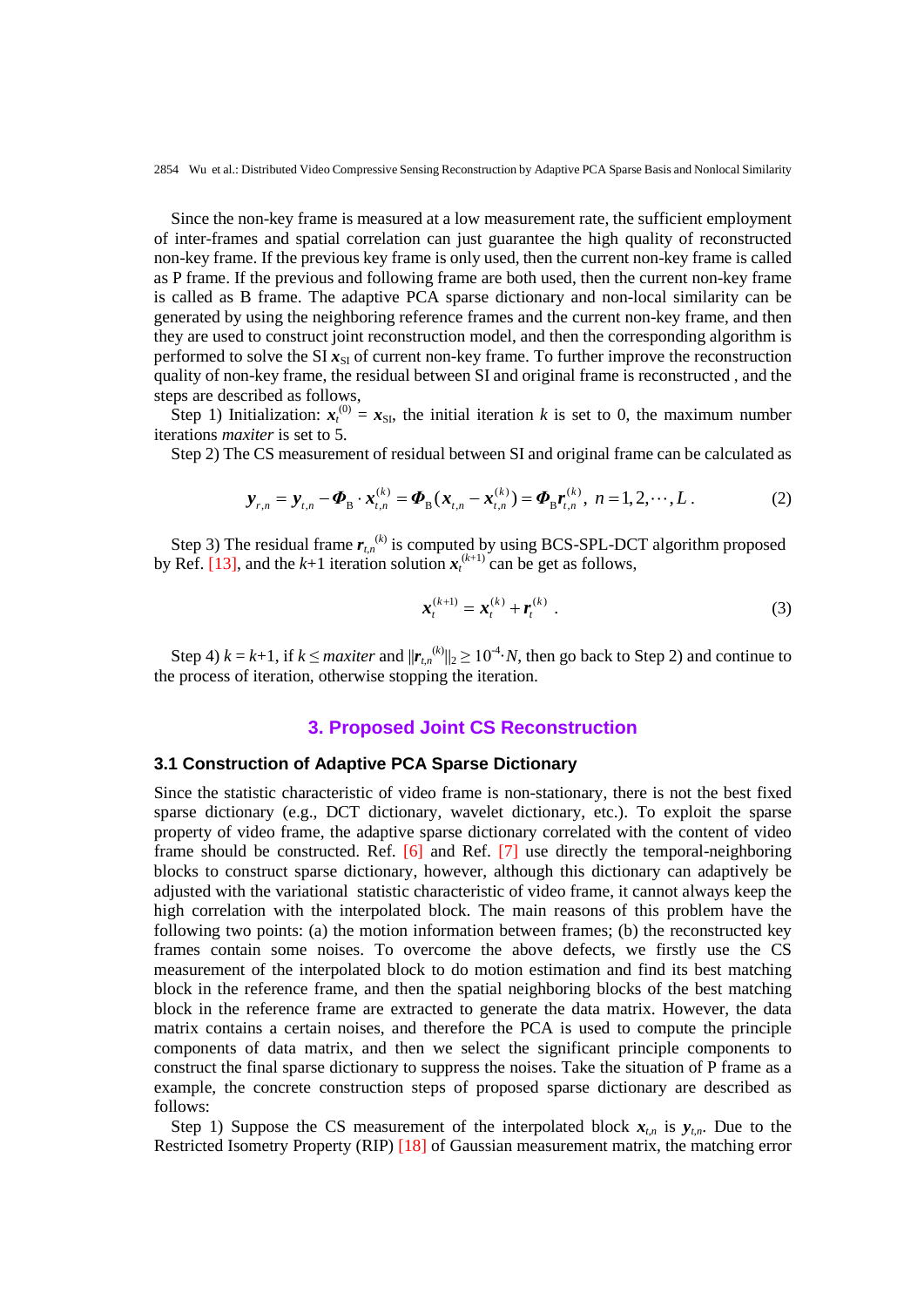between  $x_{t,n}$  and the candidate matching block  $x_{c,j}$  retains approximately unchanged, i.e.,

$$
\left\| \boldsymbol{x}_{t,n} - \boldsymbol{x}_{c,j} \right\|_2 \approx \left\| \boldsymbol{y}_{t,n} - \boldsymbol{\Phi}_{\mathrm{B}} \boldsymbol{x}_{c,j} \right\|_2.
$$
 (4)

Therefore, the block-matching based motion estimation can be performed in the measurement domain as follows:

$$
\boldsymbol{x}_{b,n} = \arg \min_{\boldsymbol{x}_{c,j} \in S_1} \left\| \boldsymbol{y}_{t,n} - \boldsymbol{\Phi}_{\mathrm{B}} \boldsymbol{x}_{c,j} \right\|_2, \tag{5}
$$

where  $S_1$  is the search window with size of  $2S_1 \times 2S_1$ . As shown in Fig. 2, we extract the blocks  $x_{p,k}$  with size of *B*×*B* pixel-by-pixel in the search window with the centre  $x_{b,n}$ , and then each extracted block is converted into the vector by raster scanning, and all extracted blocks are combinend into the data matrix  $X_p = [x_{p,1}, x_{p,2}, ..., x_{p,K}]$  in which  $K = 2S_2 \times 2S_2$ .



**Fig. 2.** Illustration of data matrix  $X_p$  construction

Step 2) Each block  $x_{p,k}$  in data matrix  $X_p$  contains noises, and thus it is not the best scheme that  $X_p$  is directly regarded as the sparse dictionary. The PCA can compute the orthogonal transformation matrix  $P$  which can remove the redundant information between pixels in  $x_{p,k}$ . If *P* is used to transform image blocks, and the useful information and noises of  $X_p$  can be effectively divided. Firstly, the covariance matrix  $\mathbf{\Omega}_{p}$  with size of  $d \times d$  ( $d = B^{2}$ ) corresponding to  $X_p$  can be calculated as follows,

$$
\boldsymbol{\Omega}_{\mathrm{p}} = \frac{1}{K} \sum_{k=1}^{K} \boldsymbol{x}_{\mathrm{p},k} \boldsymbol{x}_{\mathrm{p},k}^{\mathrm{T}} - \overline{\boldsymbol{x}}_{\mathrm{p},k} \overline{\boldsymbol{x}}_{\mathrm{p},k}^{\mathrm{T}} \,, \tag{6}
$$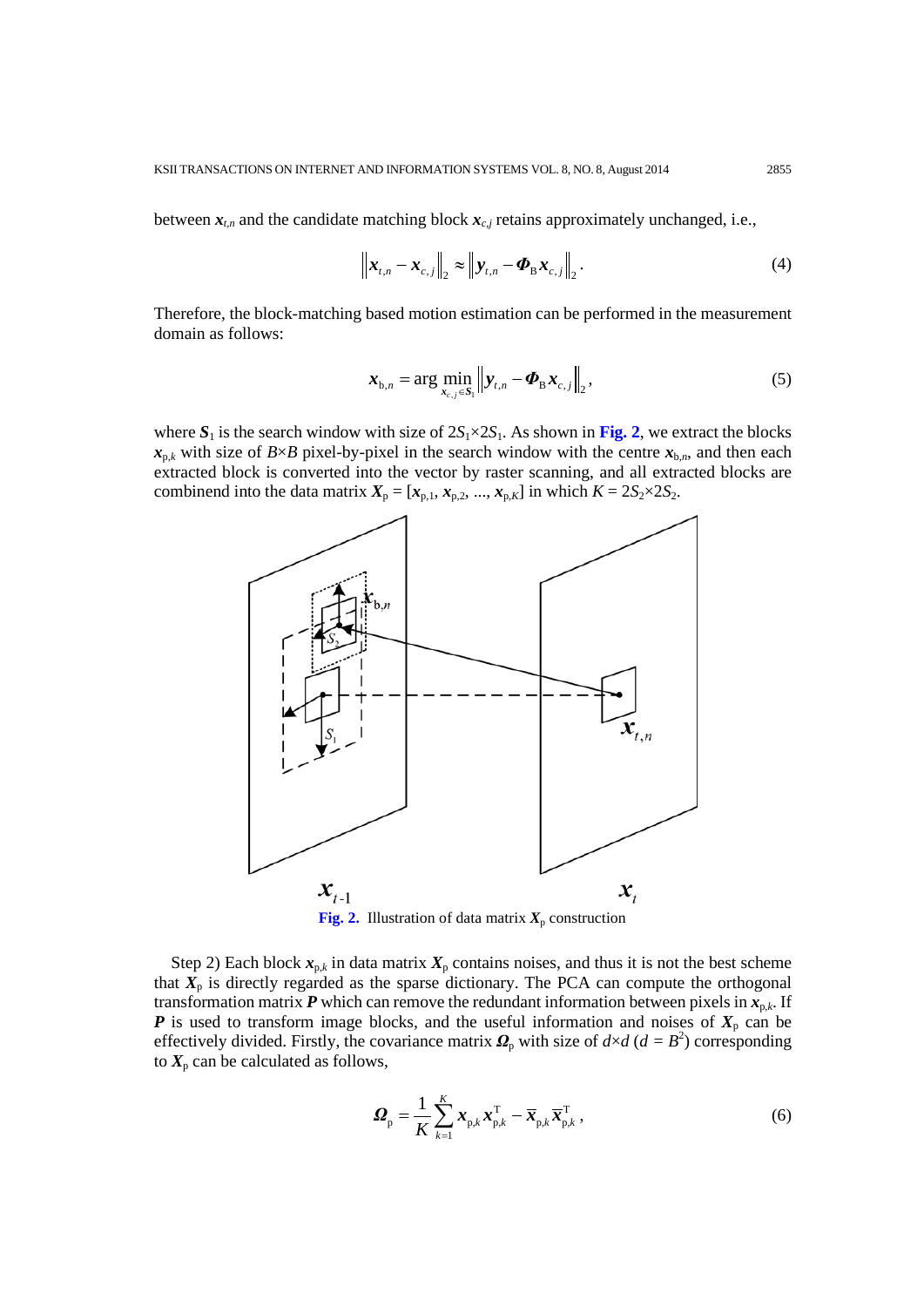$$
\overline{\boldsymbol{x}}_{p,k} = \frac{1}{K} \sum_{k=1}^{K} \boldsymbol{x}_{p,k} \tag{7}
$$

and then we can compute *d* eigenvalues  $\eta_1 \geq \eta_2 \geq \ldots \geq \eta_d$  of the covariance matrix  $\Omega_p$  and their corresponding normalized eigenvectors (principle components)  $p_1, p_2, ..., p_d$ , and finally we can construct the orthogonal transformation matrix  $P = [p_1, p_2, ..., p_d]$ .

Step 3) To effectively divide noises and useful information in the data matrix  $X_p$ , we should be to find the sparse dictionary  $D_n$  which can sparsely represent all blocks in  $X_p$  as far as possible, i.e., the  $D_n$  should satisfy the following formula,

$$
(\hat{\boldsymbol{D}}_n, \hat{\boldsymbol{A}}_n) = \arg\min_{\boldsymbol{D}_n, \boldsymbol{A}_n} \{ \left\| \boldsymbol{X}_p - \boldsymbol{D}_n \boldsymbol{A}_n \right\|_F^2 + \mu \left\| \boldsymbol{A}_n \right\|_1 \},\tag{8}
$$

where  $\Lambda_n$  is coefficient matrix of  $X_p$ ,  $\|\cdot\|_F$  is Frobenius norm. The *r* significant principle components in *P* are used to generate the dictionary  $D_{n,r} = [p_1, p_2, ..., p_r]$ , and the coefficient matrix  $A_n$  can be simply calculated by  $A_{n,r} = D_{n,r}^T \cdot X_p$ . The reconstruction error  $||X_p - D_{n,r} A_{n,r}||_F^2$ in Eq. (8) will decrease as *r* increases, and the item  $||A_{n,r}||_1$  is otherwise increasing. Therefore, the best value  $r^*$  of  $r$  can be selected by the following formula,

$$
r^* = \arg\min_{r} \{ \left\| \boldsymbol{X}_{\mathrm{p}} - \boldsymbol{D}_{n,r} \boldsymbol{A}_{n,r} \right\|_{F}^{2} + \mu \left\| \boldsymbol{A}_{n,r} \right\|_{1} \}.
$$
 (9)

Finally, the sparse dictionary  $D_n = [p_1, p_2, ..., p_{r^*}]$  of the interpolated block  $x_{t,n}$  can be achieved.

Step 4) The CS reconstruction model can be constructed by using the  $D<sub>n</sub>$  from PCA training as follows,

$$
\hat{\boldsymbol{a}}_{t,n} = \arg \min_{\boldsymbol{a}_{t,n}} \{ \left\| \boldsymbol{y}_{t,n} - \boldsymbol{D}_n \boldsymbol{\alpha}_{t,n} \right\|_2^2 + \lambda_1 \left\| \boldsymbol{\alpha}_{t,n} \right\|_1 \} \tag{10}
$$

The sparse representation  $a_{t,n}$  of  $x_{t,n}$  is obtained by using GPSR algorithm to solve Eq. (10), and finally the interpolated block is reconstructed by

$$
\hat{\boldsymbol{x}}_{\text{SI},n} = \boldsymbol{D}_n \cdot \hat{\boldsymbol{a}}_{t,n} \,. \tag{11}
$$

#### **3.2 Non-local Similarity Regularization Item**

Although the adaptive PCA sparse dictionary can exploit the sparse property of video frame, it cannot preserve edge and texture features well since the edge and texture features have a low sparse degree. **Fig. 3** shows that the reconstructed *Foreman* 13-th frame (P situation) when the measurement rate  $S_{NK}$  is 0.1 and block size *B* is 16. It can be observed that edge and texture regions appear the obvious blurring and blocking artifacts. Therefore, to retain the clear edge and texture details, in addition to using the sparse priori knowledge, the other priori knowledge requires also to be added.

For image and video, the pixel is not isolated but jointly describe the image features with its neighboring pixels. The window with center pixel (it is also called as patch) can usually present details of a pixel. The center of patch is corresponding to a pixel of image, then an image can be represented by the over-complete set composed by all patches. In the edge and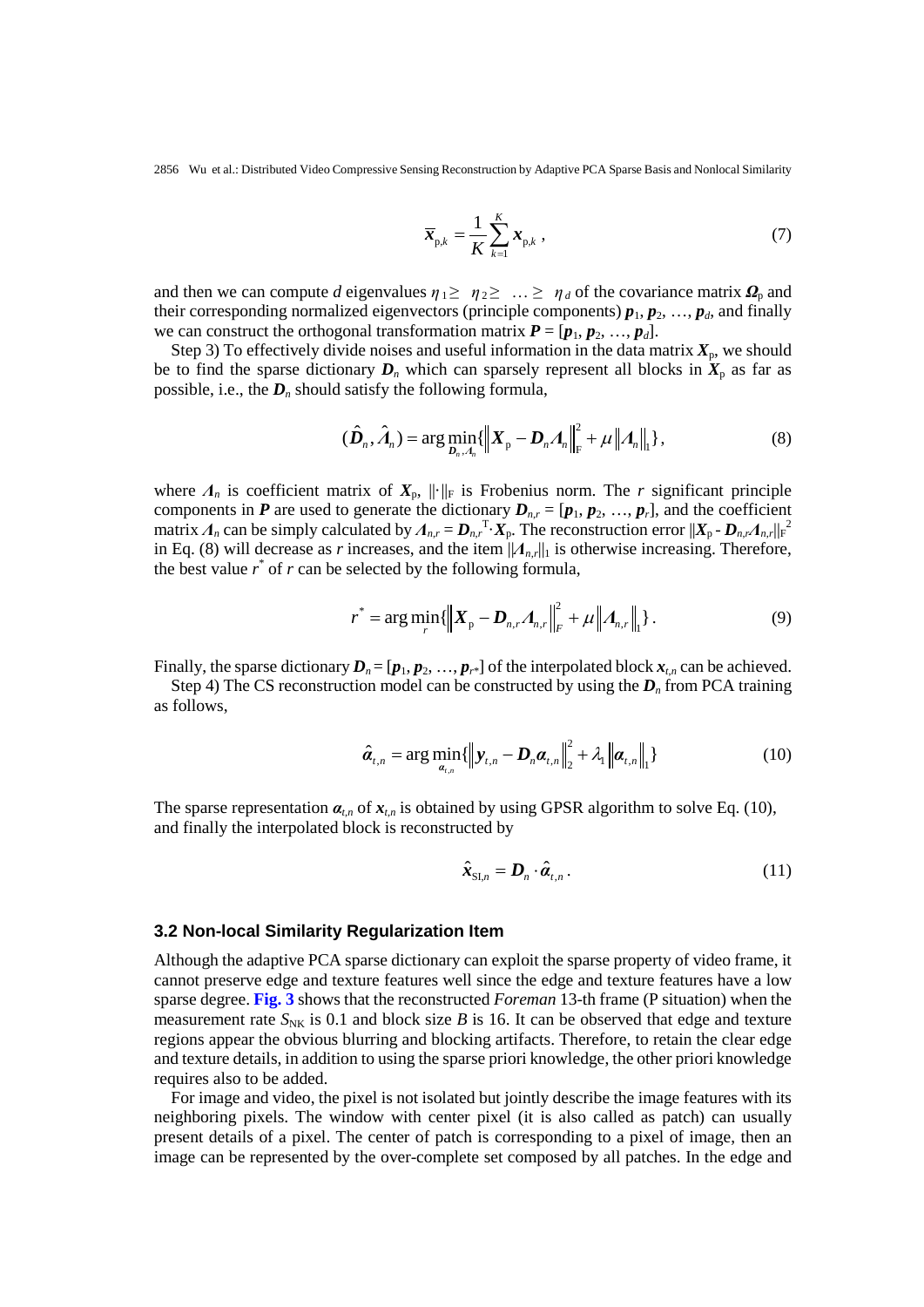texture regions usually exist lots of periodical repetitive patterns and they have a high self-similarity, and therefore the patches locating at the different positions have a strong similarity. This property of image and video is called as non-local similarity [19]-[21]. The non-local similarity of video presents that patches have not only spatial correlation but also temporal correlation. As shown in **Fig. 4**, the patch labeled by red color and the patch labeled by blue color can find the similar patches in spatial and temporal neighboring regions. The non-local similarity is very helpful to improve the quality of reconstructed frame, especially for preserving edge and texture structure features, and therefore this property can become a priori knowledge to mix into Eq. (10) and effectively remove the blurring and blocking artifacts in edge and texture regions.





(a) Original frame (b) Reconstructed frame,  $PSNR = 34.13$  dB **Fig. 3** Comparison between original frame and the reconstructed frame from adaptive PCA sparse dictionary for *Foreman* 13-th frame.



**Fig. 4.** Non-local similarity of video

Take the P situation as an example, the following content describes the construction of non-local similarity regularization item in details. Any pixel in  $x_{t,n}$  is denoted as  $x_{t,n}(i)$ ,  $i = 1,2$ ,  $..., d$ , and  $x_{t,n}(i)$  denotes the patch whose center and radius are  $x_{t,n}(i)$  and *b* respectively. For each patch  $x_{t,n}(i)$ , we find its similar patches in the current block  $x_{t,n}$  and the best-matching block  $x_{b,n}$  in the previous frame, and each patch  $x_{t,n}^{m}(i)$  should satisfy  $e_i^{m} = ||x_{t,n}(i) - x_{t,n}^{m}(i)||_2 \leq t$ , therefore  $x_{t,n}(i)$  can be predicted by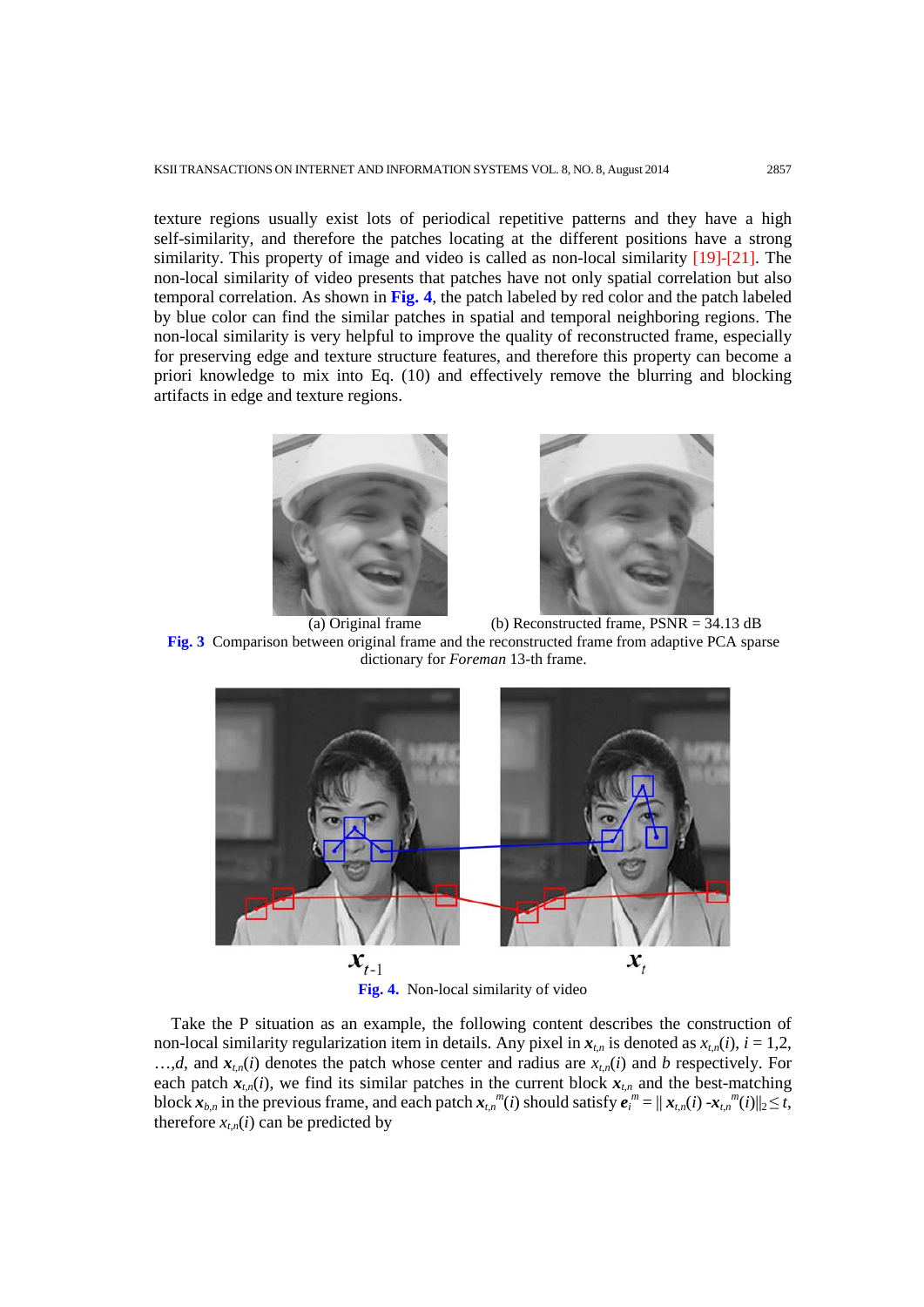$$
x_{t,n}(i) = \sum_{m=1}^{M} \beta_i^m x_{t,n}^m(i) + n_i,
$$
\n(12)

$$
\beta_i^m = \frac{\exp(-e_i^m / c)}{\sum_{m=1}^M \exp(-e_i^m / c)},
$$
\n(13)

where  $n_i$  is the additional noise item. Suppose  $\beta_i$  is the vector containing all elements  $\beta_i^m$ ,  $x_{t,n}$ <sup>*m*</sup>(*i*) corresponding to  $\beta_i$ <sup>*m*</sup> can be generated as  $g_i$ , and thus Eq. (12) can be equal to

$$
x_{t,n}(i) = \boldsymbol{\beta}_i^{\mathrm{T}} \cdot \boldsymbol{g}_i + n_i. \tag{14}
$$

Considering the non-local similarity of video, the predictive error  $||x_{t,n}(i) - \beta_i^T \cdot g_i||_2$  should be smaller, and thus it can be regarded as the regularization item to mix Eq.(10) as follows,

$$
\hat{\boldsymbol{a}}_{t,n} = \arg \min_{\boldsymbol{a}_{t,n}} \{ \left\| \boldsymbol{y}_{t,n} - \boldsymbol{D}_n \boldsymbol{\alpha}_{t,n} \right\|_2^2 + \lambda_1 \left\| \boldsymbol{\alpha}_{t,n} \right\|_1 + \lambda_2 \sum_{i=1}^d \left\| x_{t,n}(i) - \boldsymbol{\beta}_i^{\mathrm{T}} \cdot \boldsymbol{g}_i \right\|_2^2 \},\tag{15}
$$

where  $\lambda_2$  is the regularization factor used to balance the non-local similarity item. Eq. (15) can be equal to

$$
\hat{\boldsymbol{a}}_{t,n} = \arg \min_{\boldsymbol{a}_{t,n}} \{ \left\| \boldsymbol{y}_{t,n} - \boldsymbol{D}_n \boldsymbol{\alpha}_{t,n} \right\|_2^2 + \lambda_1 \left\| \boldsymbol{\alpha}_{t,n} \right\|_1 + \lambda_2 \left\| (\boldsymbol{I} - \boldsymbol{H}_{n,1}) \boldsymbol{D}_n \boldsymbol{\alpha}_{t,n} - \boldsymbol{H}_{n,2} \boldsymbol{x}_{b,n} \right\|_2^2, \qquad (16)
$$

where *I* is the identify matrix,  $H_{n,1}$  and  $H_{n,2}$  satisfy

$$
\boldsymbol{H}_{n,1}(i,m) = \begin{cases} \beta_i^m, & x_{t,n}^m(i) \in \boldsymbol{g}_i \& x_{t,n}^m(i) \in \boldsymbol{x}_{t,n} \\ 0, & \text{otherwise} \end{cases}
$$
 (17)

$$
\boldsymbol{H}_{n,2}(i,m) = \begin{cases} \beta_i^m, & x_{i,n}^m(i) \in \mathbf{g}_i \& x_{i,n}^m(i) \in \mathbf{x}_{b,n} \\ 0, & \text{otherwise} \end{cases} \tag{18}
$$

To solve Eq. (16), it can be further simplified as the following  $l_1$ - $l_2$  norm minimum model,

$$
\hat{\boldsymbol{\alpha}}_{t,n} = \arg \min_{\boldsymbol{\alpha}_{t,n}} \{ \left\| \tilde{\mathbf{y}}_{t,n} - \boldsymbol{\Phi}_n \boldsymbol{D}_n \boldsymbol{\alpha}_{t,n} \right\|_2^2 + \lambda_1 \left\| \boldsymbol{\alpha}_{t,n} \right\|_1 \}, \qquad (19)
$$

where

$$
\widetilde{\mathbf{y}}_{t,n} = \begin{bmatrix} \mathbf{y}_{t,n} \\ \sqrt{\lambda_2} \mathbf{H}_{n,2} \mathbf{x}_{b,n} \end{bmatrix}, \boldsymbol{\varPhi}_n = \begin{bmatrix} \boldsymbol{\varPhi}_B \\ \sqrt{\lambda_2} (\mathbf{I} - \mathbf{H}_{n,1}) \end{bmatrix}
$$
(20)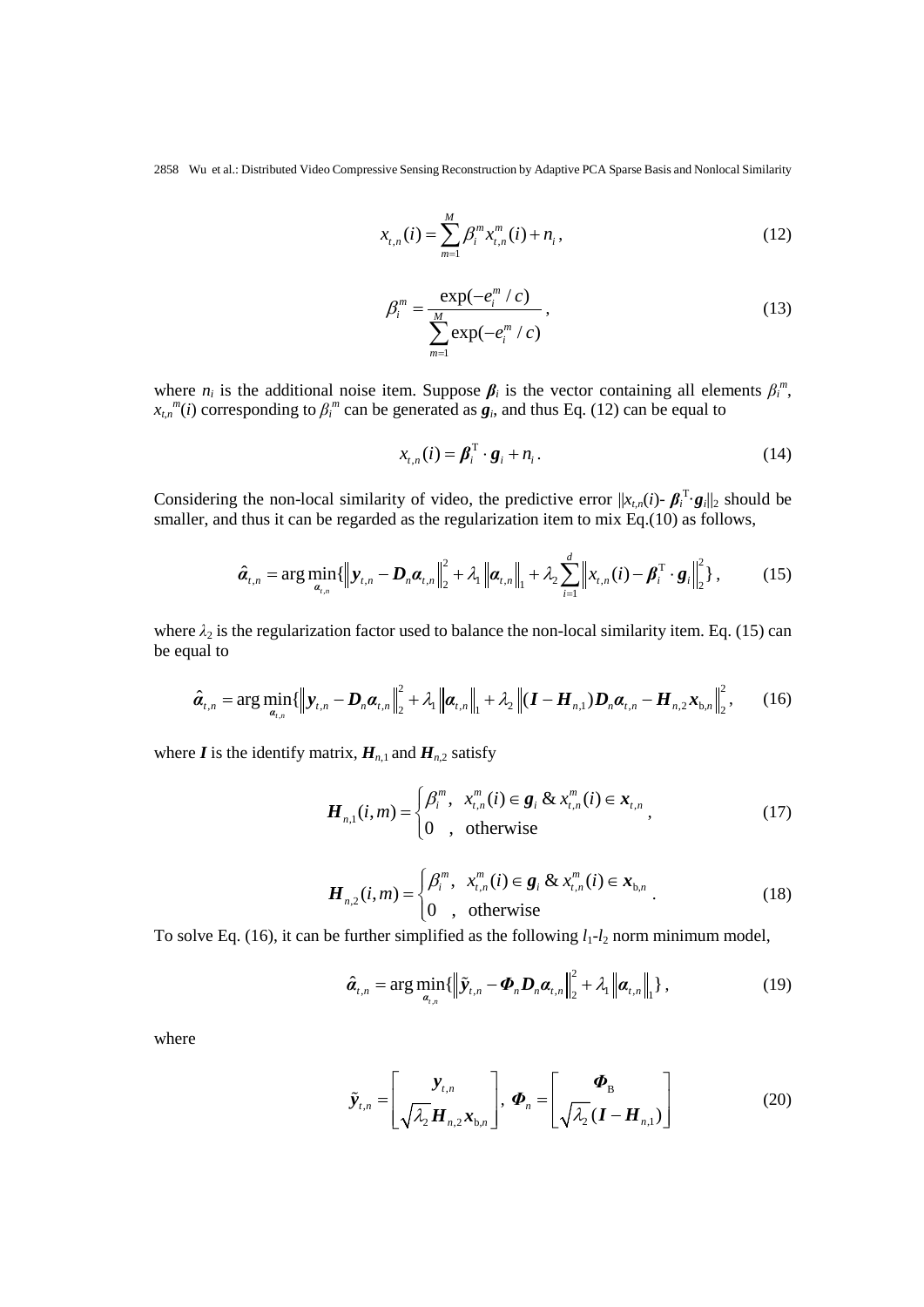Since the construction of  $H_{n,1}$  and  $H_{n,2}$  requires the interpolated block  $x_{t,n}$ , however  $x_{t,n}$  is unavailable in the process of reconstruction. Therefore,  $H_{n,1}$  and  $H_{n,2}$  will be updated using the iteration solution in the process of solving Eq. (19). The steps of solving Eq. (19) are described as follows,

Step 1) Initialization:

a) the initial solution  $x_t^{(0)}$  is firstly acquired by using Eq. (10) and Eq. (11);

b)  $H^{(0)}_{n,1}$  and  $H^{(0)}_{n,2}$  are constructed by using the initial solution  $x_t^{(0)}$  in term of Eq. (17) and Eq. (18), and then we use them to generate  $\tilde{\mathbf{y}}^{(0)}_{t,n}$  and  $\mathbf{\Phi}^{(0)}_{n}$ ;

c) the number of iteration *k* is set to 0, and the maximum number of iteration *maxiter* is set to 10.

Step 2) Combining  $\tilde{\mathbf{y}}^{(k)}$ ,*n* and  $\boldsymbol{\Phi}^{(k)}$ *n* into Eq. (19), and GPSR algorithm is used to compute the sparse representation coefficients  $\alpha^{(k)}_{t,n}$ , and then we use Eq. (11) to obtain the  $(k+1)$ -th iteration solution  $x^{(k+1)}$ , *the* each block. Finally, all the interpolated blocks are combined into the estimation  $x_t^{(k+1)}$  of current frame.

Step 3)  $k = k+1$ , if  $k \le$  *maxiter* and  $||x_t^{(k+1)} - x_t^{(k)}||_2 \ge 10^{-4} \cdot N$ , then  $H^{(k)}_{n,1}$ ,  $H^{(k)}_{n,2}$ ,  $\tilde{y}^{(k)}_{n,n}$  and  $\Phi^{(k)}_{n,n}$  can be updated as  $H^{(k+1)}_{n,1}$ ,  $H^{(k+1)}_{n,2}$ ,  $\tilde{y}^{(k+1)}_{n,n}$  and  $\Phi^{(k+$ back to Step 2), otherwise the algorithm will be stopped.

The predict frame  $x_{\rm SI}$  can be obtained by using CS joint reconstruction after the above steps perform several iterations, and finally the reconstruction of residual frame is performed to achieve final non-key reconstructed frame  $\hat{x}$ .

## **4. Simulation results and analysis**

The proposed algorithm is evaluated by using the first 61 frames of four test sequences with CIF formant including *Foreman*, *Mobile*, *Bus* and *News*. The key frame is the odd frame (I frame), and the non-key frame is the even frame (P or B frame). In terms of the style of non-key frame, the proposed algorithm is performed under the two different predictive model, i.e., I-P-I model and I-B-I model. The key frame is independently reconstructed by the MH-BCS-SPL algorithm proposed by Ref. [14], and the non-key frame is reconstructed by the proposed algorithm and the four compared algorithms proposed by Ref. [5], Ref. [6], Ref. [16] and Ref. [17] respectively. The proposed algorithm is divided into two parts to do the comparison experiments: the algorithm uses only adaptive PCA sparse dictionary (i.e., reconstruction model (10)), and it is named as APCA; the algorithm uses adaptive PCA sparse dictionary and non-local similarity regularization item (i.e., reconstruction model (16)), and it is named as APCA-NL. The block size *B* in all algorithms is set to 16, the measurement rate  $S_K$ of key frame is set to 0.7, the range of the measurement rate  $S_{NK}$  of key frame is [0.1, 0.5]. The parameter setting of proposed algorithm is as follows: the radiuses  $S_1$  and  $S_2$  of search window are both set to *B*; the radius *b* of patch is set to 3; the threshold *t* selecting patch is set to 20; the regularization factors  $\lambda_1$  and  $\lambda_2$  are set to 0.2 and 0.5/*k* respectively; the other parameter *c* is 10.

The objective quality of reconstructed frame is evaluated by using the Peak Signal-to-Noise Ratio (PSNR) and the Structural Similarity (SSIM) [22], and the reconstruction time reveals the computational complexity. The hardware platform of experiments is a PC with 3.20 GHz CPU and 8 GB RAM, and the software platform is the MATLAB 7.6 under the system Windows 7 64 bits.

**Table 1** presents the average PSNR and SSIM of all reconstructed non-key frames at the different measurement rate when the predictive model is I-P-I. It can be observed that the proposed algorithms APCA and APCA-NL have the higher PSNR and SSIM than the other compared algorithm at any measurement rate. Comparing APCA algorithm with APCA-NL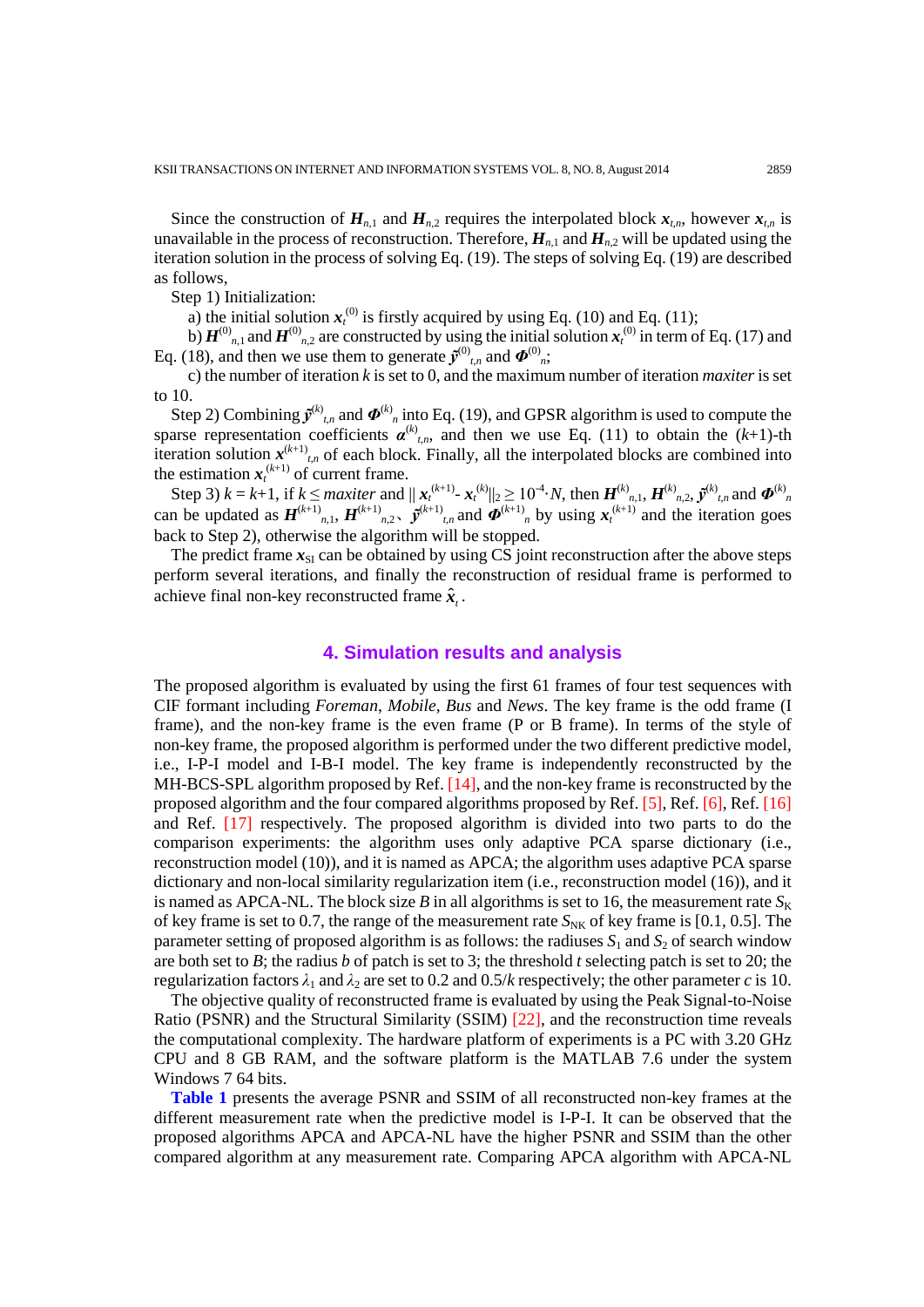algorithm , it can be seen that the performance of APCA-NL algorithm outperforms the APCA algorithm at the high measurement rate ( $S_{NK}$  is 0.4 or 0.5), e.g., when  $S_{NK}$  is 0.5, the APCA-NL algorithm obtains the PSNR gain 2.09 dB and SSIM gain 0.0058 than APCA algorithm for all test sequences, and but APCA-NL algorithm acquires a little performance improvement at the low measurement rate since the inaccurate motion estimation in measurement domain and lots of noises in the initial solution result in the fact that the added regularization item cannot better describe the non-local similarity of video. Besides, since the edge and texture regions of *Mobile* and *Bus* sequences have the complex structural features and do not contain lots of periodical predictive patterns, and their non-local similarity is low, which causes that APCA-NL algorithm cannot effectively improve performance for *Mobile* and *Bus* sequences in the basis of APCA algorithm and even degrades the quality of the reconstructed frame. **Fig. 5** shows the subjective visual quality of the reconstructed *Foreman* 8-th frame for various algorithm when  $S_{NK}$  is 0.3. It can be seen that the proposed algorithm can remove the blurring and blocking artifacts around lap, and the better subjective visual quality is obtained.

| Squence     | <b>Reconstruction Algorithm</b> |               |               |               |               |                |  |
|-------------|---------------------------------|---------------|---------------|---------------|---------------|----------------|--|
|             | [5]                             | [6]           | [16]          | [17]          | <b>APCA</b>   | <b>APCA-NL</b> |  |
|             | $S_{\text{NK}} = 0.1$           |               |               |               |               |                |  |
| Foreman     | 26.25, 0.7609                   | 32.86, 0.8892 | 31.83, 0.8926 | 34.60, 0.9270 | 35.06, 0.9153 | 35.10, 0.9153  |  |
| Mobile      | 17.52, 0.3764                   | 22.52, 0.7365 | 23.04, 0.7900 | 23.90, 0.8016 | 24.15, 0.8020 | 24.13, 0.8016  |  |
| Bus         | 20.23, 0.5116                   | 23.98, 0.7542 | 20.57, 0.5896 | 26.10, 0.8461 | 26.96, 0.8307 | 26.98, 0.8308  |  |
| <b>News</b> | 22.74, 0.7454                   | 35.21, 0.9516 | 33.47, 0.9606 | 37.08, 0.9718 | 37.91, 0.9711 | 37.96, 0.9711  |  |
| Avg.        | 21.69, 0.5986                   | 28.64, 0.8329 | 27.22, 0.8082 | 30.42, 0.8866 | 31.02, 0.8798 | 31.04, 0.8797  |  |
|             | $S_{\text{NK}} = 0.2$           |               |               |               |               |                |  |
| Foreman     | 29.04, 0.8275                   | 34.10, 0.8992 | 34.64, 0.9266 | 36.64, 0.8465 | 37.00, 0.9360 | 37.42, 0.9377  |  |
| Mobile      | 19.04, 0.4897                   | 24.74, 0.7899 | 25.64, 0.8527 | 26.37, 0.8657 | 26.66, 0.8639 | 26.69, 0.8633  |  |
| Bus         | 22.26, 0.6366                   | 26.07, 0.8062 | 25.08, 0.8129 | 28.58, 0.9032 | 29.66, 0.8906 | 29.91, 0.8922  |  |
| News        | 25.98, 0.8333                   | 36.59, 0.9531 | 36.52, 0.9727 | 38.43, 0.9770 | 39.40, 0.9770 | 39.79, 0.9776  |  |
| Avg.        | 24.09, 0.6968                   | 30.38, 08621  | 30.47, 08912  | 32.51,08981   | 33.18, 09169  | 33.45, 0.9177  |  |
|             | $S_{\text{NK}} = 0.3$           |               |               |               |               |                |  |
| Foreman     | 31.28, 0.8703                   | 35.26, 0.9116 | 36.39, 0.9446 | 37.79, 0.9561 | 39.00, 0.9480 | 39.15, 0.9520  |  |
| Mobile      | 20.41, 0.5774                   | 25.90, 0.8123 | 27.60, 0.8884 | 27.92, 0.8657 | 29.52, 0.8920 | 28.40, 0.8917  |  |
| Bus         | 23.97, 0.7215                   | 27.63, 0.8382 | 28.86, 0.9100 | 30.33, 0.9032 | 32.69, 0.9199 | 32.19, 0.9238  |  |
| <b>News</b> | 28.22, 0.8807                   | 38.04, 0.9598 | 38.38, 0.9779 | 39.14, 0.9770 | 41.38, 0.9802 | 41.73, 0.9817  |  |
| Avg.        | 25.97, 0.7625                   | 31.71, 0.8805 | 32.81, 0.9302 | 33.80, 0.9255 | 35.65, 0.9350 | 35.37, 0.9373  |  |
|             | $S_{\rm NK}=0.4$                |               |               |               |               |                |  |
| Foreman     | 33.12, 0.8993                   | 36.48, 0.9259 | 37.74, 0.9562 | 38.53, 0.9620 | 38.95, 0.9557 | 40.59, 0.9619  |  |
| Mobile      | 21.73, 0.6499                   | 27.13, 0.8367 | 28.97, 0.9084 | 29.08, 0.9150 | 29.52, 0.9106 | 29.87, 0.9111  |  |
| Bus         | 25.68, 0.7889                   | 29.25, 0.8703 | 31.41, 0.9402 | 31.66, 0.9460 | 32.69, 0.9362 | 34.15, 0.9425  |  |
| <b>News</b> | 30.65, 0.9144                   | 39.60, 0.9678 | 39.22, 0.9806 | 39.54, 0.9815 | 41.38, 0.9827 | 43.33, 0.9851  |  |
| Avg.        | 27.80, 0.8131                   | 33.12, 0.9002 | 34.34, 0.9464 | 34.70, 0.9511 | 35.64, 0.9463 | 36.99, 0.9502  |  |
|             | $S_{NK} = 0.5$                  |               |               |               |               |                |  |
| Foreman     | 34.93, 0.9234                   | 37.81, 0.9402 | 38.97, 0.9650 | 39.10, 0.9665 | 39.57, 0.9617 | 41.94, 0.9700  |  |
| Mobile      | 23.18, 0.7135                   | 28.44, 0.8616 | 30.20, 0.9235 | 30.08, 0.9294 | 30.67, 0.9255 | 31.48, 0.9277  |  |
| Bus         | 27.40, 0.8412                   | 30.94, 0.8997 | 33.35, 0.9583 | 32.79, 0.9570 | 33.69, 0.9484 | 36.18, 0.9574  |  |
| <b>News</b> | 32.85, 0.9388                   | 41.27, 0.9754 | 39.78, 0.9826 | 39.83, 0.9827 | 41.86, 0.9845 | 44.54, 0.9879  |  |
| Avg.        | 29.59, 0.8542                   | 34.62, 0.9192 | 35.58, 0.9573 | 35.45, 0.9589 | 36.45, 0.9550 | 38.54, 0.9608  |  |

**Table 1.** Average PSNR (dB) and SSIM of test sequences for the proposed and existing algorithms under I-P-I Model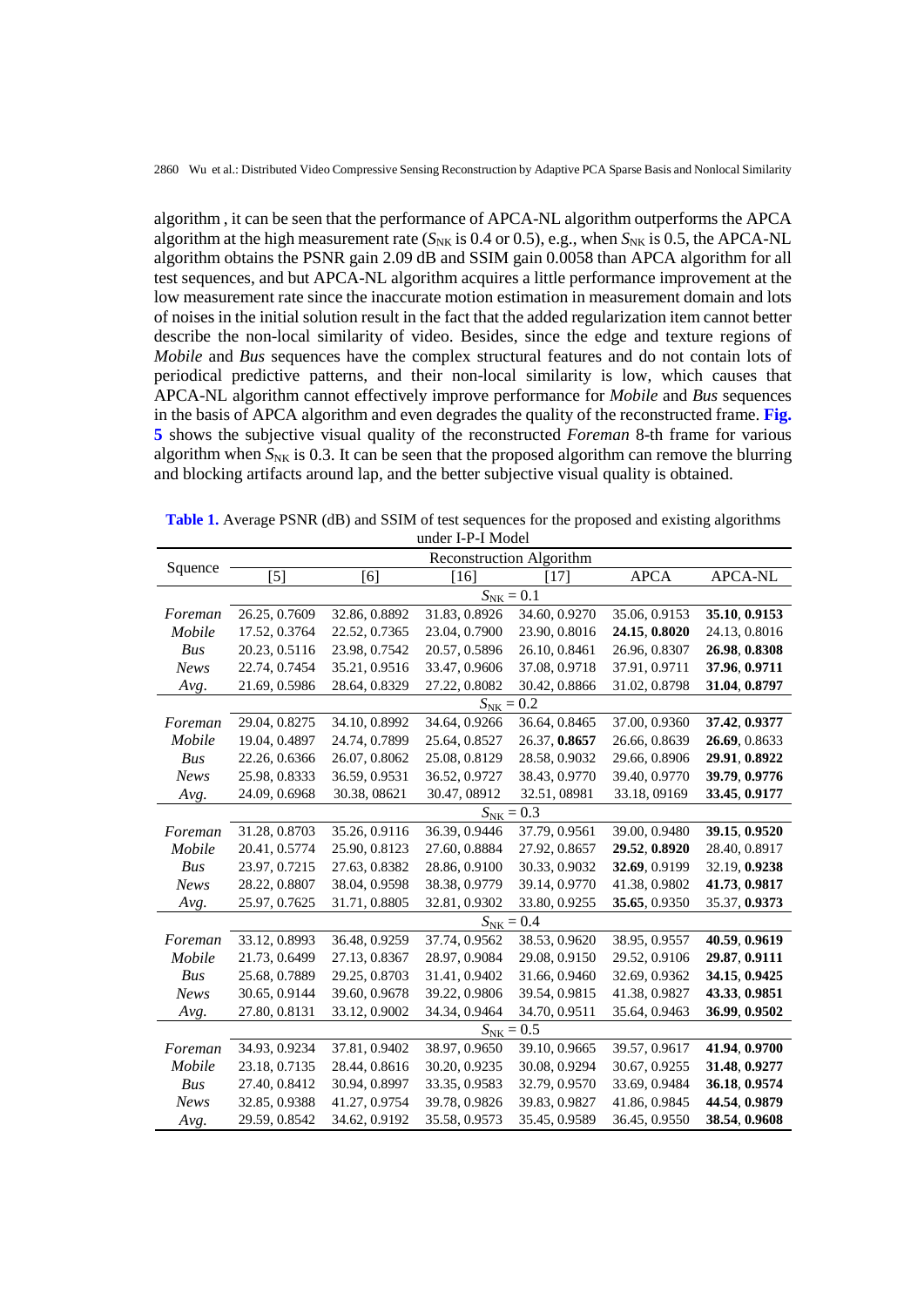



PSNR = 31.90 dB PSNR = 34.70dB PSNR = 35.72d<br>SSIM = 0.8833 SSIM = 0.8912 SSIM = 0.9364  $SSIM = 0.8912$ 



(a) Ref. [5] (b) Ref. [6] (c) Ref. [16]<br>PSNR = 31.90 dB PSNR = 34.70dB PSNR = 35.72dB





(d) Ref. [17] (e) APCA (f) APCA-NL<br>PSNR = 37.22 dB PSNR = 37.42 dB PSNR = 38.48 dB



**Fig.** 5. When  $S_{NK}$  is 0.3, the comparison of subjective visual quality on *Foreman* 8-th frame for various algorithms under I-P-I model.

**Table 2** presents the average PSNR and SSIM of all reconstructed non-key frames at the different measurement rate when the predictive model is I-B-I. Firstly, when compared with I-P-I model, the reconstructed quality of all test sequences is effectively improved, and this is because that the situation of B frame uses not only the information on the previous reconstructed frame but also performs the information on the following reconstructed frame. The performance variances of different algorithms are similar to the those of I-P-I model, the performance of proposed algorithms APCA and APCA-NL outperforms the other compared algorithm, and the APCA-NL algorithm can effectively improve the quality of reconstructed video frame at the high measurement rate. **Fig. 6** shows the subjective quality of the *Mobile*  4-th frame for various algorithms, and it can be seen that the proposed algorithms obtain the better subjective visual quality.

**Table 3** presents the average reconstruction time (s/frame) of various algorithms. It can be observed that the reconstruction time under I-P-I model is lower than that of I-B-I model, which presents that the reconstructed quality is improved at the cost of the increasing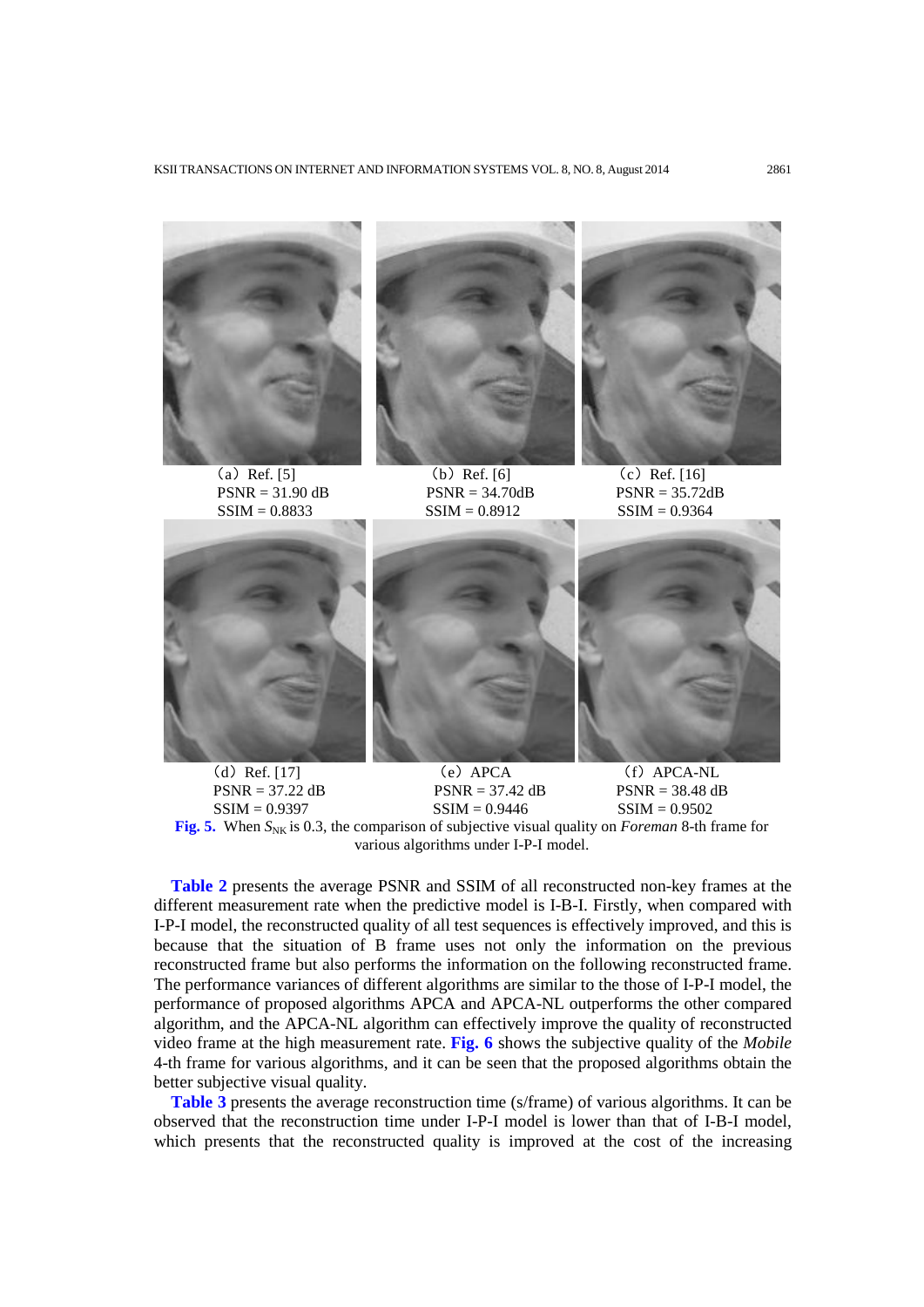computational complexity under I-B-I model. Besides, the proposed two algorithms increase the computational complexity and obtain the improvement of reconstructed quality, which presents that the better performance of proposed algorithms are achieved at the cost of the high computational complexity.

|             | Reconstruction Algorithm |               |               |               |               |                |  |
|-------------|--------------------------|---------------|---------------|---------------|---------------|----------------|--|
| Squence     | $[5]$                    | [6]           | [16]          | [17]          | <b>APCA</b>   | <b>APCA-NL</b> |  |
|             | $S_{\text{NK}} = 0.1$    |               |               |               |               |                |  |
| Foreman     | 28.08, 0.8263            | 34.12, 0.9099 | 34.17, 0.9258 | 36.11, 0.9435 | 36.27, 0.9306 | 36.27, 0.9305  |  |
| Mobile      | 17.81, 0.4072            | 24.19, 0.8013 | 26.38, 0.8799 | 25.67, 0.8632 | 25.89, 0.8610 | 25.88, 0.8607  |  |
| Bus         | 20.50, 0.5571            | 25.75, 0.8198 | 21.78, 0.6564 | 26.41, 0.8536 | 27.29, 0.8409 | 27.29, 0.8411  |  |
| <b>News</b> | 23.73, 0.8090            | 36.64, 0.9611 | 36.70, 0.9735 | 37.93, 0.9772 | 38.99, 0.9766 | 39.00, 0.9766  |  |
| Avg.        | 22.53, 0.6499            | 30.18, 0.8730 | 29.76, 0.8589 | 31.53, 0.9093 | 32.11, 0.9023 | 32.11, 0.9022  |  |
|             | $S_{\text{NK}} = 0.2$    |               |               |               |               |                |  |
| Foreman     | 31.88, 0.8925            | 35.61, 0.9225 | 36.37, 0.9472 | 38.09, 0.9588 | 38.22, 0.9484 | 38.49, 0.9493  |  |
| Mobile      | 20.34, 0.6018            | 26.82, 0.8485 | 28.33, 0.9077 | 28.30, 0.9100 | 28.59, 0.9074 | 28.58, 0.9068  |  |
| Bus         | 24.04, 0.7510            | 28.22, 0.8661 | 26.59, 0.8600 | 29.94, 0.9073 | 30.19, 0.8982 | 30.37, 0.8998  |  |
| <b>News</b> | 27.93, 0.9034            | 38.01, 0.9633 | 38.48, 0.9787 | 39.40, 0.9806 | 40.03, 0.9802 | 40.33, 0.9805  |  |
| Avg.        | 26.05, 0.7872            | 32.17, 0.9001 | 32.44, 0.9234 | 33.93, 0.9392 | 34.26, 0.9336 | 34.44, 09341   |  |
|             | $S_{\text{NK}} = 0.3$    |               |               |               |               |                |  |
| Foreman     | 33.91, 0.9212            | 36.76, 0.9331 | 37.89, 0.9593 | 39.18, 0.9661 | 39.44, 0.9587 | 40.16, 0.9610  |  |
| Mobile      | 22.44, 0.7161            | 27.86, 0.8626 | 29.62, 0.9230 | 29.82, 0.9292 | 30.08, 0.9260 | 30.17, 0.9255  |  |
| Bus         | 26.45, 0.8375            | 29.80, 0.8895 | 30.28, 0.9311 | 30.78, 0.9334 | 32.10, 0.9254 | 32.70, 0.9288  |  |
| <b>News</b> | 30.79, 0.9364            | 39.25, 0.9679 | 39.30, 0.9813 | 39.87, 0.9822 | 40.03, 0.9822 | 41.88, 0.9832  |  |
| Avg.        | 28.40, 0.8528            | 33.42, 0.9133 | 34.27, 0.9487 | 34.91, 0.9527 | 35.41, 0.9481 | 36.23, 0.9463  |  |
|             | $S_{\text{NK}} = 0.4$    |               |               |               |               |                |  |
| Foreman     | 35.46, 0.9393            | 37.92, 0.9439 | 39.10, 0.9673 | 39.89,0.9705  | 40.31, 0.9652 | 41.57, 0.9691  |  |
| Mobile      | 24.30, 0.7972            | 29.08, 0.8814 | 30.65, 0.9335 | 30.85, 0.9406 | 31.19, 0.9375 | 31.46, 0.9376  |  |
| Bus         | 28.27, 0.8844            | 31.31, 0.9112 | 32.93, 0.9562 | 32.21, 0.9489 | 33.47, 0.9409 | 34.73, 0.9463  |  |
| <b>News</b> | 33.61, 0.9570            | 40.62, 0.9737 | 39.85, 0.9830 | 40.13, 0.9832 | 41.80, 0.9842 | 43.61, 0.9861  |  |
| Avg.        | 30.41, 0.8945            | 34.73, 0.9276 | 35.63, 0.9600 | 35.77, 0.9608 | 36.69, 0.9570 | 37.84, 0.9600  |  |
|             | $S_{\text{NK}} = 0.5$    |               |               |               |               |                |  |
| Foreman     | 36.95, 0.9533            | 39.14, 0.9544 | 40.23, 0.9736 | 40.42, 0.9739 | 41.00, 0.9703 | 42.89, 0.9756  |  |
| Mobile      | 26.33, 0.8559            | 30.37, 0.9005 | 31.70, 0.9433 | 31.67, 0.9487 | 32.31, 0.9470 | 33.00, 0.9484  |  |
| Bus         | 30.33, 0.9215            | 32.97, 0.9320 | 34.98, 0.9695 | 33.43, 0.9598 | 34.56, 0.9523 | 36.78, 0.9599  |  |
| <b>News</b> | 36.11, 0.9700            | 42.14, 0.9794 | 40.28, 0.9844 | 39.75, 0.9835 | 42.25, 0.9856 | 44.74, 0.9884  |  |
| Avg.        | 32.43, 0.9252            | 36.16, 0.9416 | 36.80, 0.9677 | 36.32, 0.9665 | 37.53, 0.9638 | 39.35, 0.9681  |  |

**Table 2.** Average PSNR (dB) and SSIM of test sequences for the proposed and existing algorithms under I-B-I Model

**Table 3.** Average reconstruction time (s/frame) comparison of various algorithms

|                | I-P-I Model    | I-B-I Model    |               |  |
|----------------|----------------|----------------|---------------|--|
| Algorithm      | Time (s/frame) | Algorithm      | Time(s/frame) |  |
| [5]            | 5.55           | [5]            | 8.94          |  |
| [6]            | 11.04          | [6]            | 14.82         |  |
| $[16]$         | 35.83          | $[16]$         | 60.00         |  |
| [17]           | 6.43           | [17]           | 10.25         |  |
| <b>APCA</b>    | 31.96          | <b>APCA</b>    | 37.85         |  |
| <b>APCA-NL</b> | 46.32          | <b>APCA-NL</b> | 55.81         |  |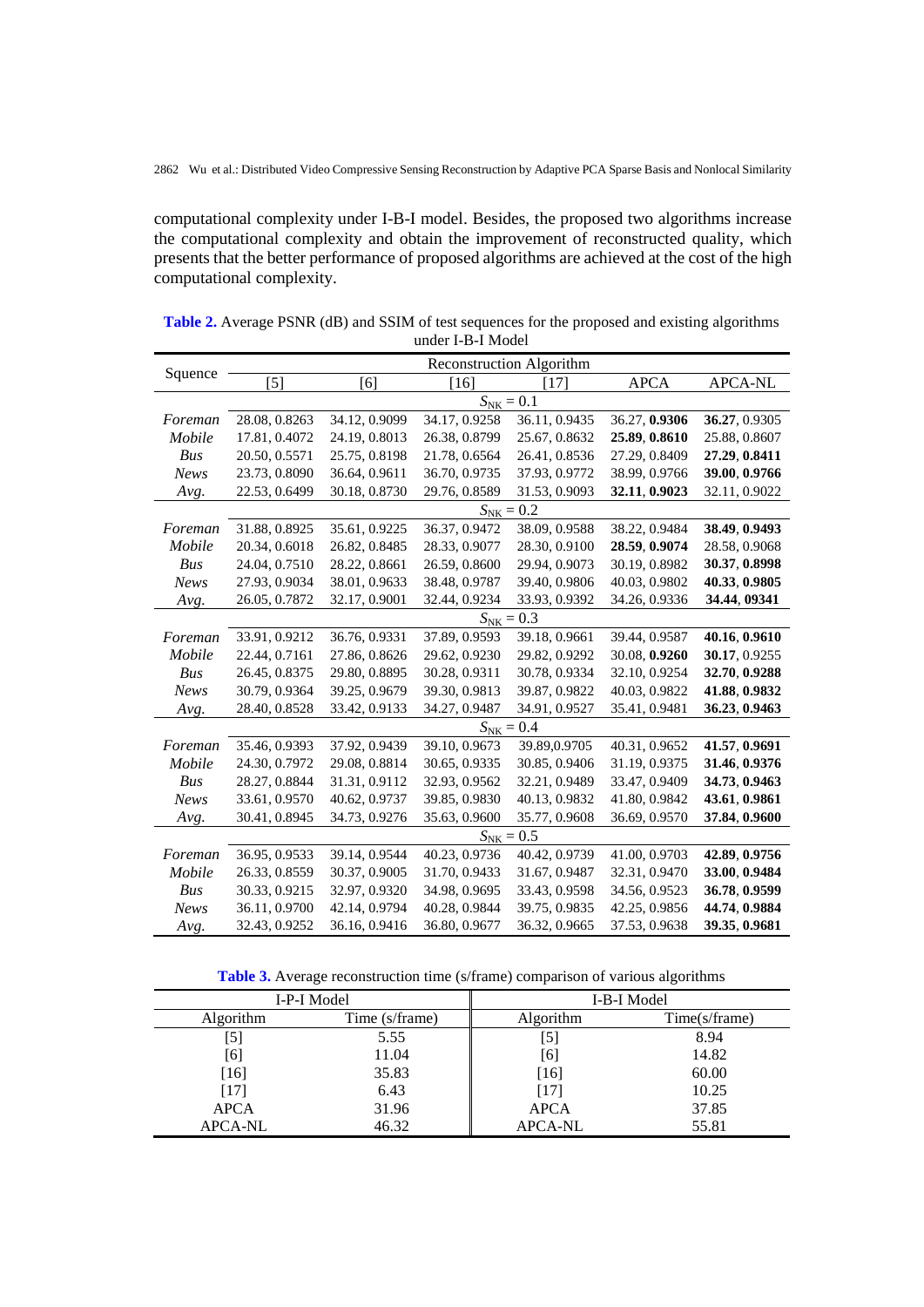

**Fig. 6.** When  $S_{NK}$  is 0.3, the comparison of subjective visual quality on *Mobile* 4-th frame for various algorithms under I-B-I model.

## **5. Conclusions**

This paper combines the adaptive PCA sparse dictionary constructed by the correlation between frames and the regularization item constructed by the non-local similarity to propose a joint reconstruction algorithm for improving the rate-distortion performance of DVCS system. With the various temporal-spatial statistic characteristic, the fixed sparse dictionary cannot effectively exploit the sparse property of video frame, and although the sparse dictionary extracted from neighboring frames can change as the content of video frame is change, it is not the best one, this is because that the example-based sparse dictionary lacks the motion estimation between frames and the reference frame contains noises. The proposed construction of sparse dictionary firstly uses the CS measurements of current non-key frame to perform motion estimation in measurement domain, and then uses the motion information between frames to extract the example to produce the data matrix, and finally uses PCA to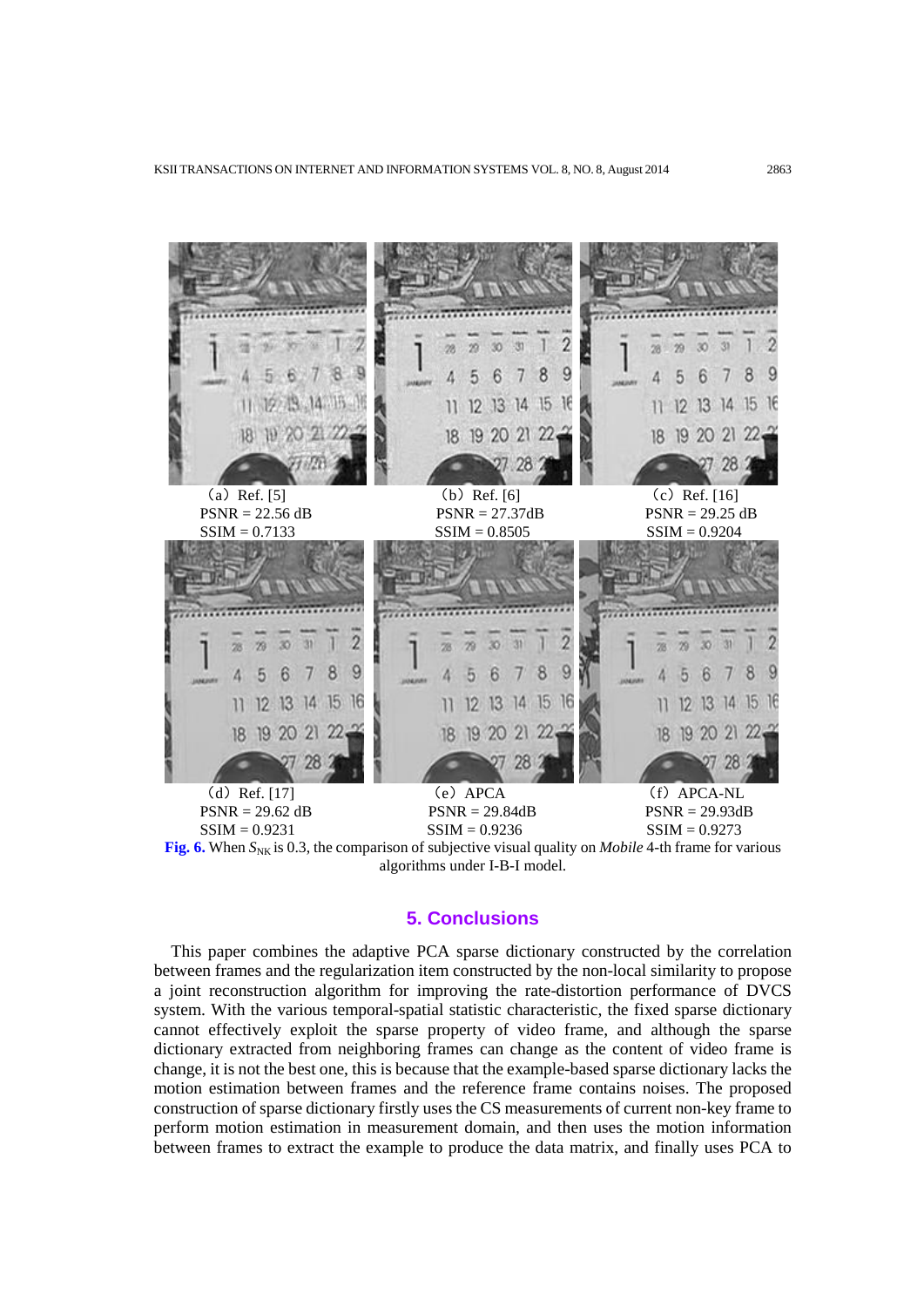compute the significant principle components of data matrix for constructing the sparse dictionary. The sparse priori knowledge cannot still recover the edge and texture details of video frame well. To improve the quality of edge and texture regions, the non-local similarity of video frame is used to construct the regularization item, and the regularization item is mixed into the joint CS reconstruction model to remove the blurring and blocking artifacts in edge and texture regions. Experimental results show that the proposed algorithm can effectively improve the rate-distortion performance of DVCS system at the cost of a certain computational complexity, and achieve the better subjective and objective reconstructed quality.

#### **References**

- [1] R. G. Baraniuk, "Compressive Sensing," *IEEE Signal Processing Magazine*, vol. 24, no. 4, pp. 118-121, 2007. [Article \(CrossRef Link\)](http://dx.doi.org/10.1109/MSP.2007.4286571)
- [2] Y. C. Eldar and G. Kutyniok, *Compressed Sensing: Theory and Applications*, Cambridge: Cambridge University Press, 2012: 1-5. [Article \(CrossRef Link\)](http://dx.doi.org/10.1017/CBO9780511794308)
- [3] B. Girod, A. M. Aaron, S. Rane, and D. Rebollo-Monedero. "Distributed video coding," *Proceedings of the IEEE*, vol. 93, no.1, pp.71-83, 2005. [Article \(CrossRef Link\)](http://dx.doi.org/10.1109/JPROC.2004.839619)
- [4] D. Baron, M. F. Duarte, M. B. Wakin, S. Sarvotham, and R. G. Baraniuk. "Distributed compressive sensing," 2009, [Online], Available: www. arxiv.org/abs/0901.3403, 2009. 1. [Article \(CrossRef Link\)](http://www.arxiv.org/abs/0901.3403)
- [5] L. W. Kang and C. S. Lu. "Distributed video compressive sensing," in *Proc. of IEEE International Conference on Acoustics, Speech and Signal Processing*, pp.1169-1172, April 2009. [Article \(CrossRef Link\)](http://ieeexplore.ieee.org/xpl/articleDetails.jsp?tp=&arnumber=4959797&refinements%3D4281048379%26queryText%3DDistributed+video+compressive+sensing)
- [6] T. T. Do, Y. Chen, D. T. Nguyen, N. Nguyen, L. Gan and T. D. Tran. "Distributed compressed video sensing," in *Proc. of IEEE International Conference on Image Processing*, pp.1393-1396, November 2009. [Article \(CrossRef Link\)](http://ieeexplore.ieee.org/xpl/articleDetails.jsp?tp=&arnumber=5054678&refinements%3D4280891201%26queryText%3DDistributed+compressed+video+sensing)
- [7] T. Do, L. Gan, N. Nguyen, and T. D. Tran. "Fast and efficient compressive sensing using structurally random matrices," *IEEE Transactions on Signal Processing*, vol. 60, no. 1, pp.139-154, 2012. [Article \(CrossRef Link\)](http://dx.doi.org/10.1109/TSP.2011.2170977)
- [8] K. Li, L. Gan and C. Ling. "Convolutional compressed sensing using deterministic sequences," *IEEE Transactions on Signal Processing*, vol. 61, no. 2, pp. 740-752, 2013. [Article \(CrossRef Link\)](http://dx.doi.org/10.1109/TSP.2012.2229994)
- [9] L. Gan. "Block compressed sensing of natural images," in *Proc. of International Conference on Digital Siagnal Processing*, pp. 403-406, July 2007. [Article \(CrossRef Link\)](http://ieeexplore.ieee.org/xpl/articleDetails.jsp?tp=&arnumber=4288604&queryText%3DBlock+compressed+sensing+of+natural+images)
- [10] G. Oechard, J. Zhang, Y. Suo, M. Dao, D. T. Nguyen, C. Sang, C. Posch, T. D. Tran and R. Etienne-Cummings. "Real time compressive sensing video reconstruction in hardware," *IEEE Journal on Emerging and Selected Topics in Circuits and Systems*, vol. 2, no. 3, pp. 604-614, 2013. [Article \(CrossRef Link\)](http://dx.doi.org/10.1109/JETCAS.2012.2214614)
- [11] J. Holloway, A. C. Sankaranarayanan, A. Veeraraghavan, and S. Tambe. "Flutter shutter video camera for compressive sensing of videos," *IEEE International Conference on Computational Photography*, pp. 1-9, April 2012. [Article \(CrossRef Link\)](http://ieeexplore.ieee.org/xpl/articleDetails.jsp?tp=&arnumber=6215211&queryText%3DFlutter+shutter+video+camera+for+compressive+sensing+of+videos)
- [12] X. L. Wu, W. S. Dong, X. J. Zhang, G. M. Shi. "Model-assisted adaptive recovery of compressed sensing with imaging application," *IEEE Transaction on Image Processing*, vol. 21, no. 2, pp. 451-458, 2012[.Article \(CrossRef Link\)](http://dx.doi.org/10.1109/TIP.2011.2163520)
- [13] S. Mun and J. E. Fowler. "Block compressed sensing of images using directional transforms," in *Proc. of International Conference on Image Processing*, pp. 3021-3024, Cario, Egypt, November 2009. [Article \(CrossRef Link\)](http://ieeexplore.ieee.org/xpl/articleDetails.jsp?tp=&arnumber=5453522&queryText%3DBlock+compressed+sensing+of+images+using+directional+transforms)
- [14] C. Chen, E. W. Tramel, and J. E. Fowler. "Compressed sensing recovery of images and video using multihypothesis predictions," in *Proc. of Conference Record of the Forty Fifth Asilomar Conference*, pp. 1193-1198, November 2011. [Article \(CrossRef Link\)](http://ieeexplore.ieee.org/xpl/articleDetails.jsp?tp=&arnumber=6190204&queryText%3DCompressed+sensing+recovery+of+images+and+video+using+multihypothesis+predictions)